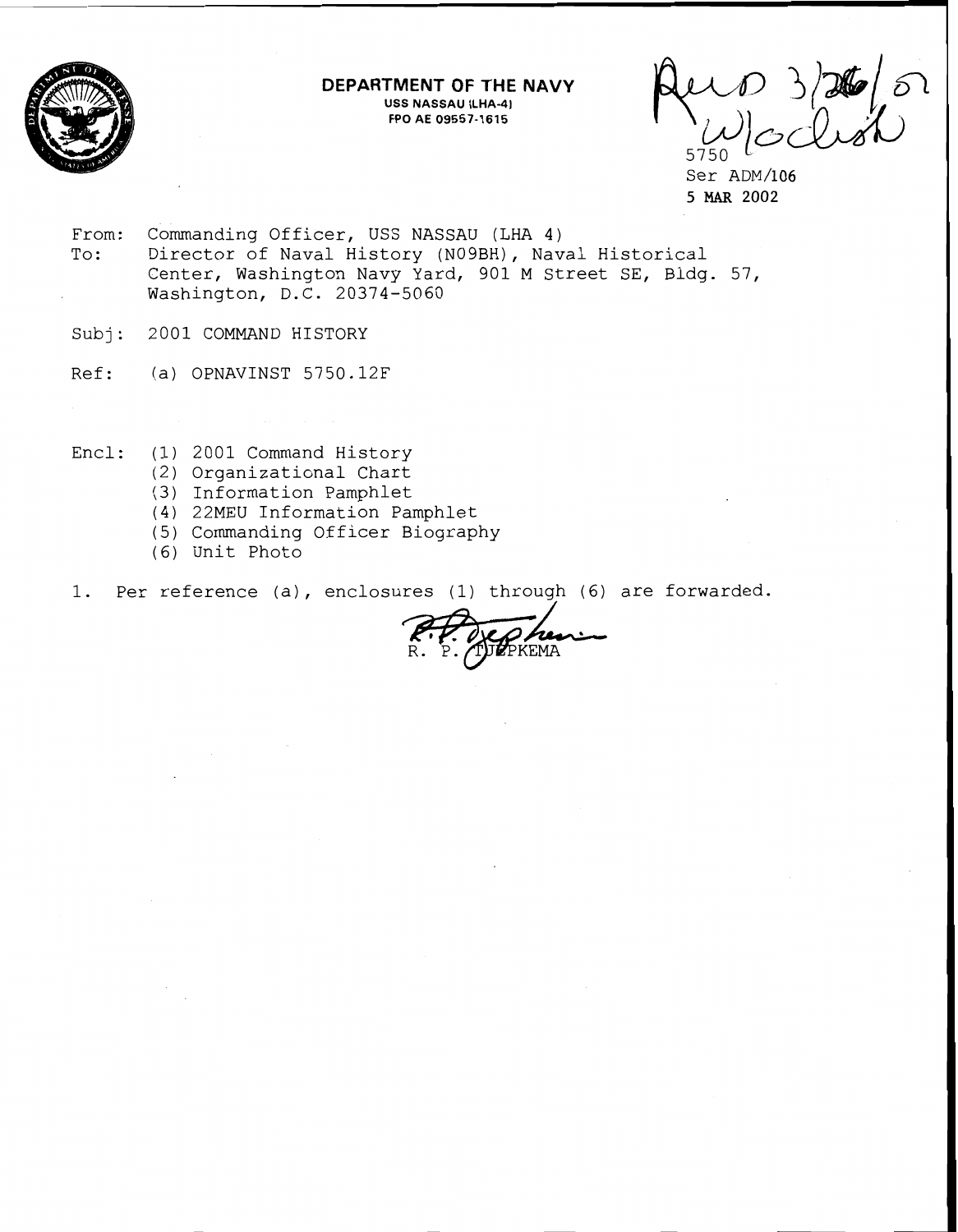## COMMAND COMPOSITION AND ORGANIZATION

1. The Ship's Mission: The mission of USS NASSAU (LHA 4) is to embark, deploy and land elements of a Marine landing force in an assault by helicopters, landing craft, amphibious vehicles or by a combination of these methods; thus possessing the capabilities of the LPH, LSD and LPD class ships. NASSAU can operate independently or in conjunction with other units conducting heliborne and surface amphibious operations. The TARAWA class multipurpose amphibious assault ship was designed to maintain "Tactical Integrity" or to get a balanced force to the same point at the same time.

NASSAU carries a complete Marine Battalion Landing Team (approximately 1,800 personnel), supplies and equipment required for an assault and vehicles to land the team ashore either by helicopter and/or small amphibious craft.

A secondary mission of NASSAU is that of evacuation and civilian disaster relief. Hundreds of tons of relief materials can be carried aboard and delivered to disaster victims within hours of the ship's arrival on the scene. Additionally, NASSAU is capable of providing fresh water and electricity from the ship's engineering plant until restoration of domestic services. NASSAU'S medical facilities provide hospitalization for up to 300 patients (including intensive care) and outpatient treatment.

22 Marine Expeditionary Unit, including the battalion's supporting elements, Battalion Landing Team 1/8, Marine Medium Helicopter Squadron 162 and MEU Service Support Group 22, were embarked on board USS NASSAU for the ship's 2000-2001 deployment. Aircraft flown by Marine Medium Helicopter Squadron 162 included 12 CH-46E Sea Knights (Tailcodes 00, 01, 02, 03, 04, 05, 06, 07, 10, 11, 12, 13), six AH-1W Sea Cobras (Tailcodes 40, 41, 42, 43, 44, 45), three UH-1B Huey Iroquois (Tailcodes 30, 31, 32) and four CH-53E Sea Stallions (Tailcodes 22, 23, 24, and 25). Also embarked was Helicopter Combat Support Squadron SIX, Detachment SIX with two HH 46D helicopters (Tailcodes 00 and 01) to primarily provide Search and Rescue operations, and Beach Master Unit TWO to provide Landing Craft Unit support.

NASSAU is attached to Commander, Amphibious Squadron TWO, which in January 2001 was commanded by Commodore William J. Luti. Commodore Terry O'Brien relieved him on March 3, 2001. In January 2001, NASSAU was commanded by CAPT Gerard M. Mauer, Jr. CAPT Russell P. Tjepkema took command on August 3, 2001. CAPT Edward C. Zurey, Jr. served as the Executive Officer until November 16, 2001, when CAPT John L. Green assumed the duties of Executive Officer. An organizational chart is attached as enclosure (2).

Enclosure (1)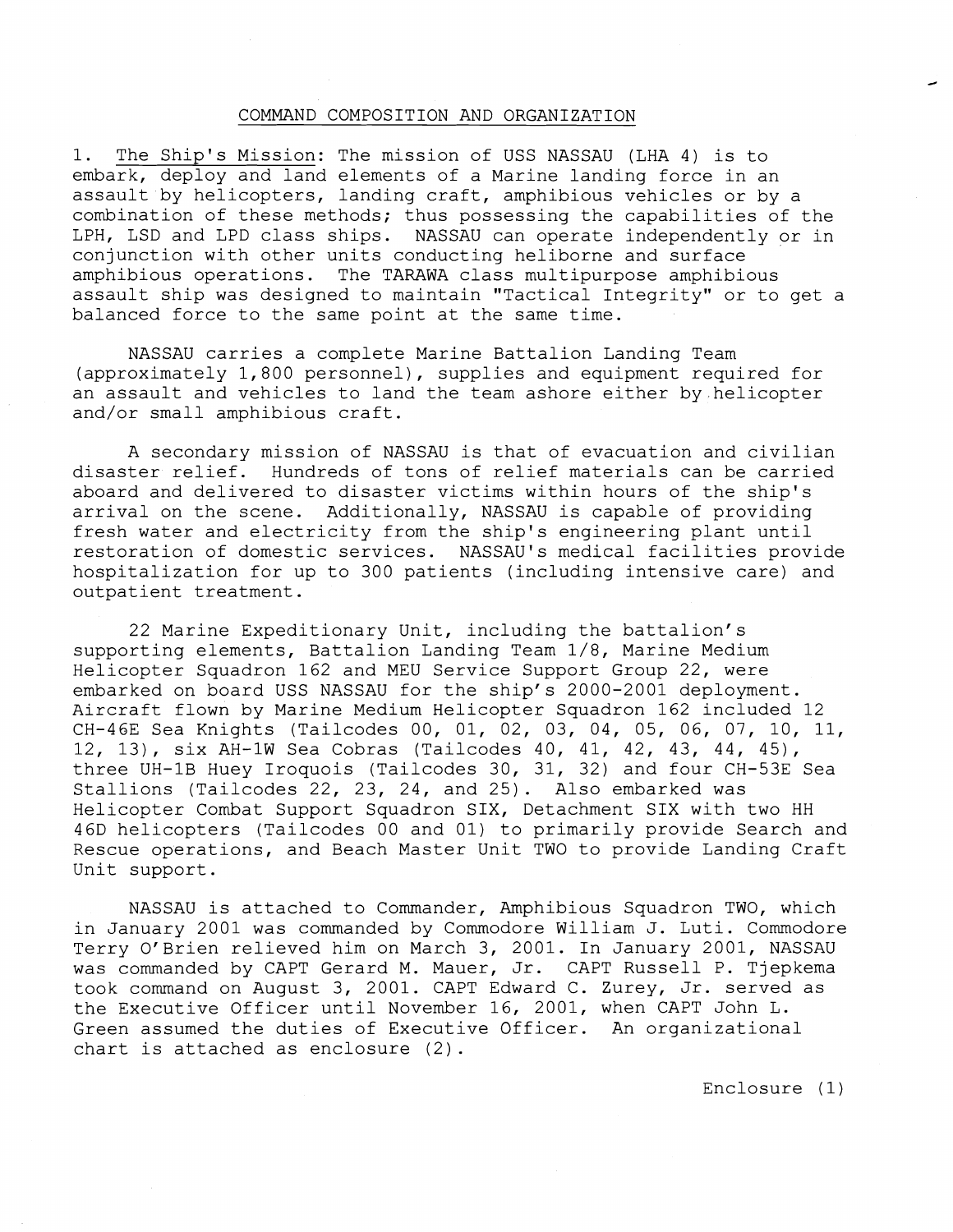2. CHRONOLOGY OF SIGNIFICANT EVENTS JANUARY - DECEMBER 2001 01 JAN - 04 JAN: PORT VISIT, BRINDISI, ITALY 04 JAN - 07 JAN: UNDERWAY, ENROUTE VALLETTA, MALTA 04 JAN - 07 JAN: UNDERWAI, ENROUIE VALLEIIA,<br>08 JAN - 11 JAN: PORT VISIT, VALLETTA, MALTA 12 JAN - 15 JAN: UNDERWAY, ENROUTE PALMA, SPAIN 12 UAN - 13 UAN: UNDERWAI, ENROUIE FALMA,<br>16 JAN - 21 JAN: PORT VISIT, PALMA, SPAIN 22 JAN - 24 JAN: UNDERWAY, ENROUTE CARTEGENA, SPAIN 22 JAN 24 JAN: UNDERWAI, ENROUIE CARIEGENA,<br>25 JAN - 29 JAN: PORT VISIT, CARTEGENA, SPAIN 30 JAN - 01 FEB: UNDERWAY, ENROUTE TOULON, FRANCE 30 OAN OI FEB: ONDENWAI, ENNOOTE TOO. 16 FEB - 27 FEB: UNDERWAY, CAPO TEULADO EXERCISE 10 FEB - 27 FEB. ONDERWAI, CAPO IEOLADO EXER<br>28 FEB - 05 MAR: PORT VISIT, TARANTO, ITALY 06 MAR - 12 MAR: UNDERWAY, ENROUTE VALLETTA, MALTA 00 MAR - 12 MAR: ONDERWAI, ENROUIE VALLEIIA,<br>13 MAR - 16 MAR: PORT VISIT, VALLETTA MALTA 17 MAR - 09 APR: UNDERWAY, ATLAS HINGE EXERCISE 17 MAR - 09 APR: ONDERWAI, AILAS MINGE EXERCI.<br>10 APR - 25 APR: PORT VISIT, RIJEKA, CROATIA 10 AFR - 25 AFR. FORT VISIT, RIGERA, CROATIA<br>26 APR - 02 MAY: UNDERWAY, ENROUTE ROTA, SPAIN 20 AFR - 02 MAI: UNDERWAI, ENROUIE ROIA, SPAIN<br>03 MAY - 08 MAY: AMPHIBIOUS READY GROUP TURNOVER, ROTA, SPAIN 09 MAY 09 MAY 09 MAY - 20 MAY: UNDERWAY, ENROUTE ONSLOW BAY, N. C. 21 MAY - 22 MAY: AT ANCHOR, ONSLOW BAY, OFFLOAD 22 MEU 23 MAY 24 MAY 24 MAY - 22 JUN 08 JUN 23 JUN 24 JUN - 27 JUN 28 JUN 28 JUN - 29 JUL 11 JUL 30 JUL 30 JUL - 14 NOV 03 AUG 24 OCT - 29 OCT 15 NOV 16 NOV - 27 NOV 28 NOV - 30 NOV 30 NOV - 11 DEC 03 DEC 03 DEC - 12 DEC AVIATIBIOOS SQOADRON INO EMBARRS<br>10 DEC - 12 DEC AVIATION CERTIFICATION (AVCERT) 11 DEC 12 DEC - 14 DEC UNDERWAY, VIRGINIA CAPES OPAREA 12 DEC - 14 DEC ONDERWAI, VIRGINIA CA OUTCHOP FROM COMSIXTHFLT INCHOP TO COMSECONDFLT UNDERWAY, ENROUTE NORFOLK, VA, TIGER CRUISE ARRIVE NORFOLK, VA LEAVE AND UPKEEP PERIOD, NORFOLK AMPHIBIOUS SQUADRON TWO DISEMBARKS UNDERWAY, ENROUTE EARLE NWS WEAPONS OFFLOAD, EARLE NWS UNDERWAY, ENROUTE NORFOLK, VA. INPORT, NORFOLK, VA. ANNUAL MOTOR GASOLINE (MOGAS) IMPROVEMENT PROGRAM INSPECTION (AIR DEPARTMENT) UNDERWAY, MOVE TO METRO MACHINE SHIPYARD, NORFOLK, VA. INPORT, METRO MACHINE SHIPYARD, NORFOLK, VA. CHANGE OF COMMAND LIGHT OFF ASSESSMENT COMPLETED UNDERWAY, VIRGINIA CAPES OPAREA,INITIAL ENGINEERING ASSESSMENT COMPLETED INPORT, NORFOLK, VA. UNDERWAY, VIRGINIA CAPES OPAREA INPORT, NORFOLK, VA. AMPHIBIOUS SQUADRON TWO EMBARKS AVIATION READINESS QUALIFICATION (ARQ)

2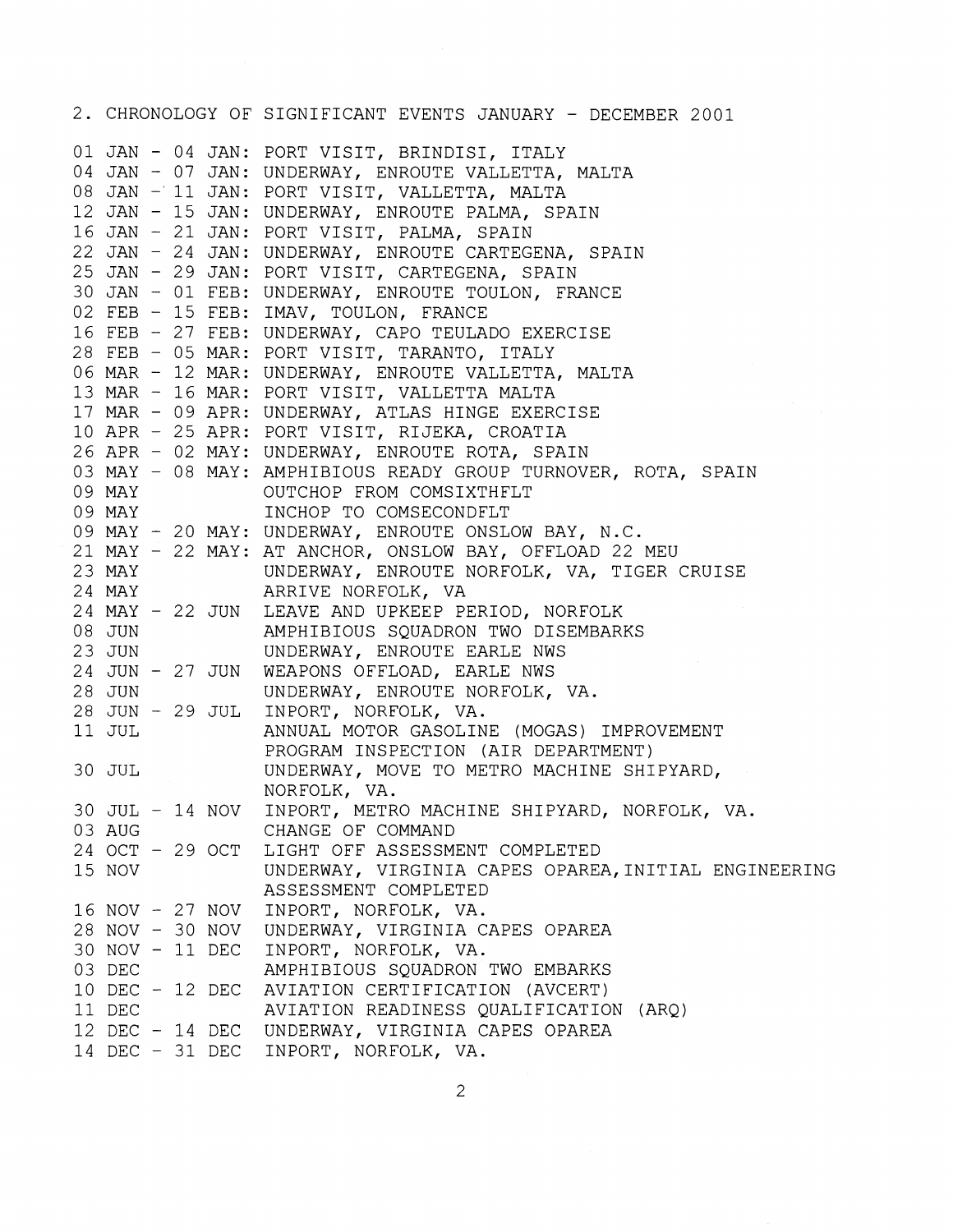3. NARRATIVE. USS NASSAU rang in the New Year 2001 in Brindisi, Italy, with a two-day New Year's Party featuring a variety of sports events including a bench press competition, three-on-three basketball competition and ping-pong tournament, as well as viewing of the football College Bowl games on a big screen in the Hangar Bay. Also while in Brindisi, 13 NASSAU crewmembers, ranging in rank from Seaman to Master Chief, began the New Year by renewing their commitment to the United States Navy by re-enlisting in a group ceremony on 3 January 2001.

NASSAU's next port of call was Valletta, Malta from 8-11 January. The highlight of the visit was the reception for the American Ambassador to Malta, Kathryn Proffitt, hosted by NASSAU's crew.

NASSAU's next port visit was to Palma, Spain from 16-21 January, followed by Cartegena, Spain from 25-29 January. NASSAU next visited Toulon, France, from 2-5 February, where the ship completed its middeployment maintenance period.

Leaving Toulon, France, the crew of USS NASSAU and the Marines of 22 Marine Expeditionary Unit participated in the Capo Teulando Training Exercise off the coast of Sardinia. While underway during the exercise, NASSAU celebrated completing the first half of their deployment with a weekend of tournaments and special events. Billed as Halfway Day, the event featured dominoes, chess, three-on-three basketball and spades tournaments, as well as Bingo, which was broadcast of the ship's television system.

Following the busy work schedule in Toulon and during the training exercise, NASSAU enjoyed a port visit in Taranto, Italy, from 28 February to 5 March. This was followed by a second visit to Valletta, Malta, from 13-16 March.

Leaving Malta, NASSAU participated in the Atlas Hinge Training Exercise, off the coast of North Africa from 17 March until 9 April.

Completing the exercise, NASSAU returned to the Adriatic Sea. While the Marines of 22 Marine Expeditionary Unit (Special Operations Capable) participated in Slunj 2001, a training exercise in Croatia. NASSAU enjoyed visiting the port of Rijeka, Croatia. One of the highlights of the visit was on 20 April when NASSAU hosted a reception for the American Ambassador to Croatia, Ambassador Lawrence Rossin.

After the Marines returned, NASSAU sailed west, leaving the Mediterranean. The ship's last port visit was a return to Rota, Spain from 3 to 8 May, where the NASSAU Amphibious Ready Group completed its turnover with USS KEARSARGE Amphibious Ready Group.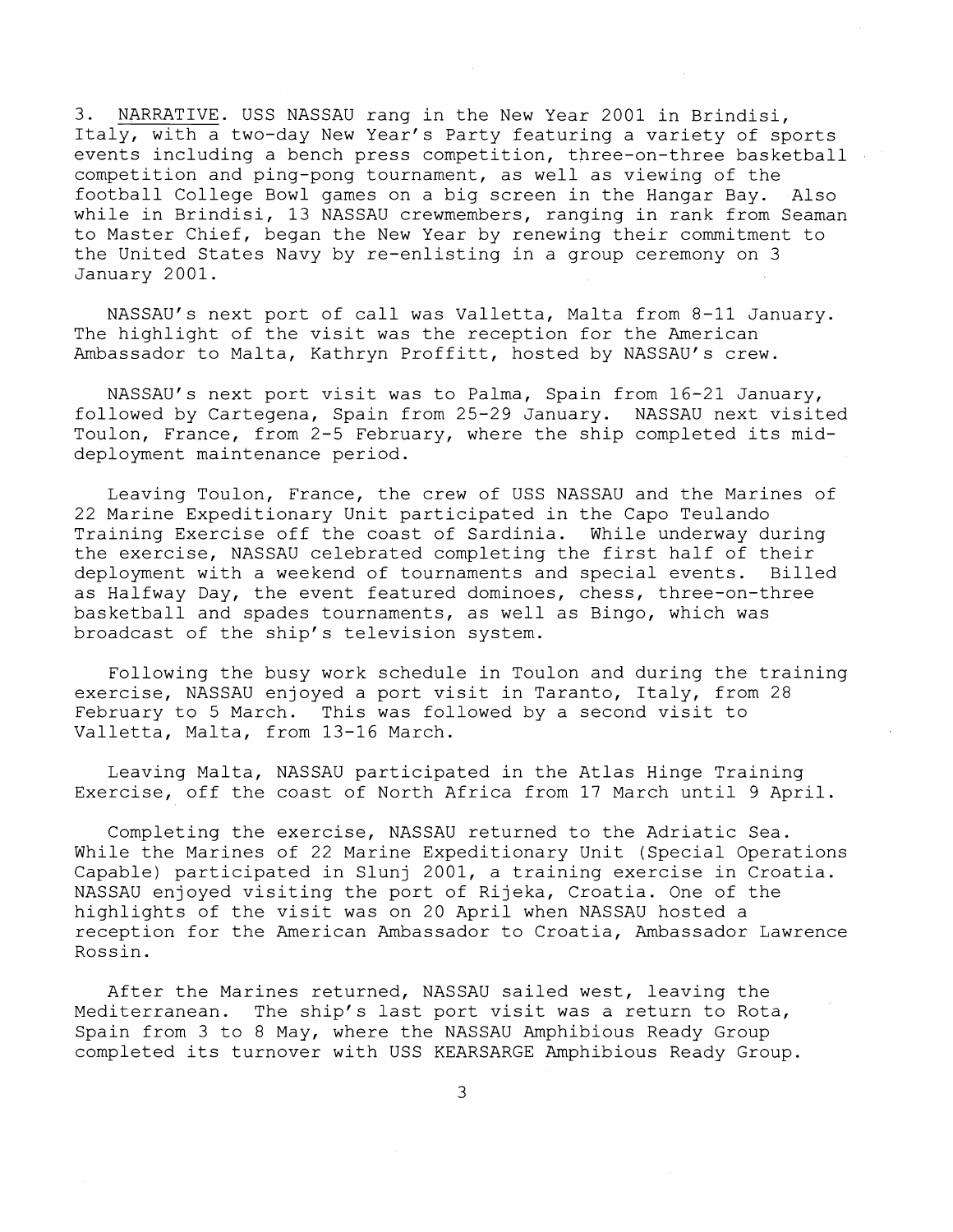NASSAU then out-chopped from the SIXTH FLEET and began the voyage back across the Atlantic toward home. The ship arrived at Onslow Bay on 21 May, where the Marines of 22 Marine Expeditionary Unit (Special Operations Capable) were off-loaded. After off-loading the Marines, NASSAU crewmembers were met by family members and friends on 23 May for an overnight Tiger Cruise, as the ship sailed from Onslow Bay to Norfolk, Virginia, where the ship arrived on 24 May.

After a much needed standdown period, NASSAU transited to Earle Naval Weapons Station, N.J., on 23 June to offload ordnance in preparation for entering Metro Machine Shipyard on 30 July for a four-month planned maintenance availability period.

On Friday, 3 August, CAPT Gerard M. Mauer, Jr., was relieved by CAPT Russell P. Tjepkema as Commanding Officer of USS NASSAU.

While at Metro Machine Shipyard, NASSAU's engineering plants were overhauled and ship's berthing and workspaces received renovations such as new PRC decks. NASSAU completed a successful Light Off Assessment on 29 October and an Initial Assessment on 16 November.

NASSAU's Air Department completed its Aviation Certification (AVCERT) on 12 December and its Aviation Readiness Qualification (ARQ) on 11 December.

Among USS NASSAU's awards were the Supply Department Blue "E" and the Medical Department Green "H" Awards. USS NASSAU also was awarded the CINCLANTFLT Retention Honor Roll Pennant for the second and third quarter of 2001, as well as the Retention Honor Roll Pennant for Fiscal Year 2001.

BMl(SW/AW) has been named USS NASSAU's Sailor of the Year for the year 2001.